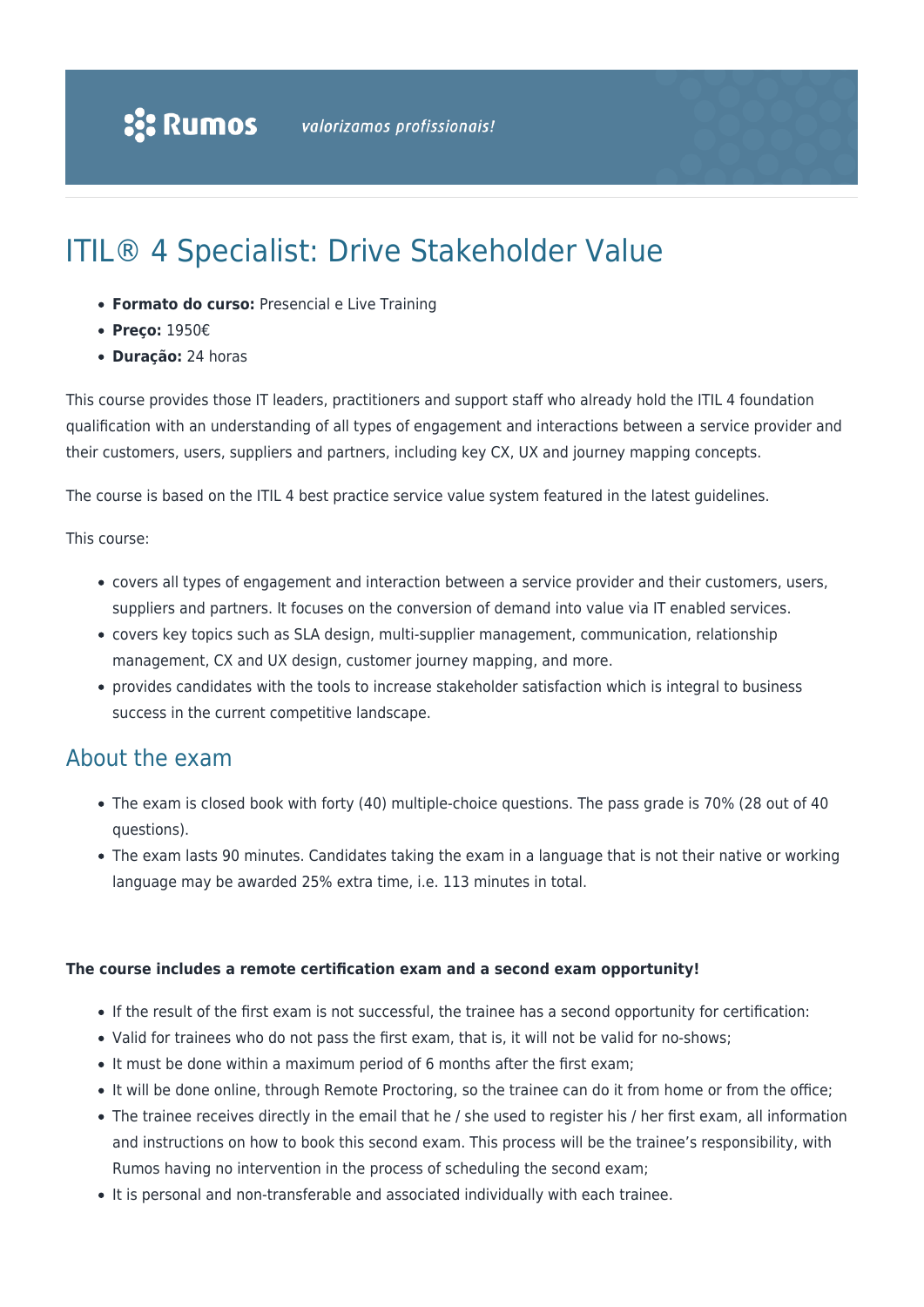### Destinatários

- Individuals continuing their journey in service management
- ITSM managers and aspiring ITSM managers
- ITSM practitioners who are responsible for managing and integrating stakeholders, focus on the customer journey and experience, and/or are responsible for fostering relationships with partners and supplier

## Pré-requisitos

Candidates must hold the ITIL 4 foundation certificate

### Programa

- **Understand how customer journeys are designed**
	- Understand the concept of the customer journey
	- Understand the ways of designing and improving customer journeys

#### **Know how to target markets and stakeholders**

- Understand the characteristics of markets
- Understand marketing activities and techniques
- o Know how to describe customer needs and internal and external factors that affect these
- $\circ$  Know how to identify service providers and explain their value propositions
- **Know how to foster stakeholder relationships**
	- Understand the concepts mutual readiness and maturity
	- Understand the different supplier and partner relationship types, and how these are managed
	- $\circ$  Know how to develop customer relationships
	- o Know how to analyse customer needs
	- $\circ$  Know how to use communication and collaboration activities and techniques
	- $\circ$  Know how the relationship management practice can be applied to enable and contribute to fostering relationships
	- $\circ$  Know how the supplier management practice can be applied to enable and contribute to supplier and partner relationships management
- **Know how to shape demand and define service offerings**
	- Understand methods for designing digital service experiences based on value driven, data driven and user centred service design
	- Understand approaches for selling and obtaining service offerings
	- $\circ$  Know how to capture, influence and manage demand and opportunities
	- $\circ$  Know how to collect, specify and prioritise requirements from a diverse range of stakeholders
	- $\circ$  Know how the business analysis practice can be applied to enable and contribute to requirement management and service design